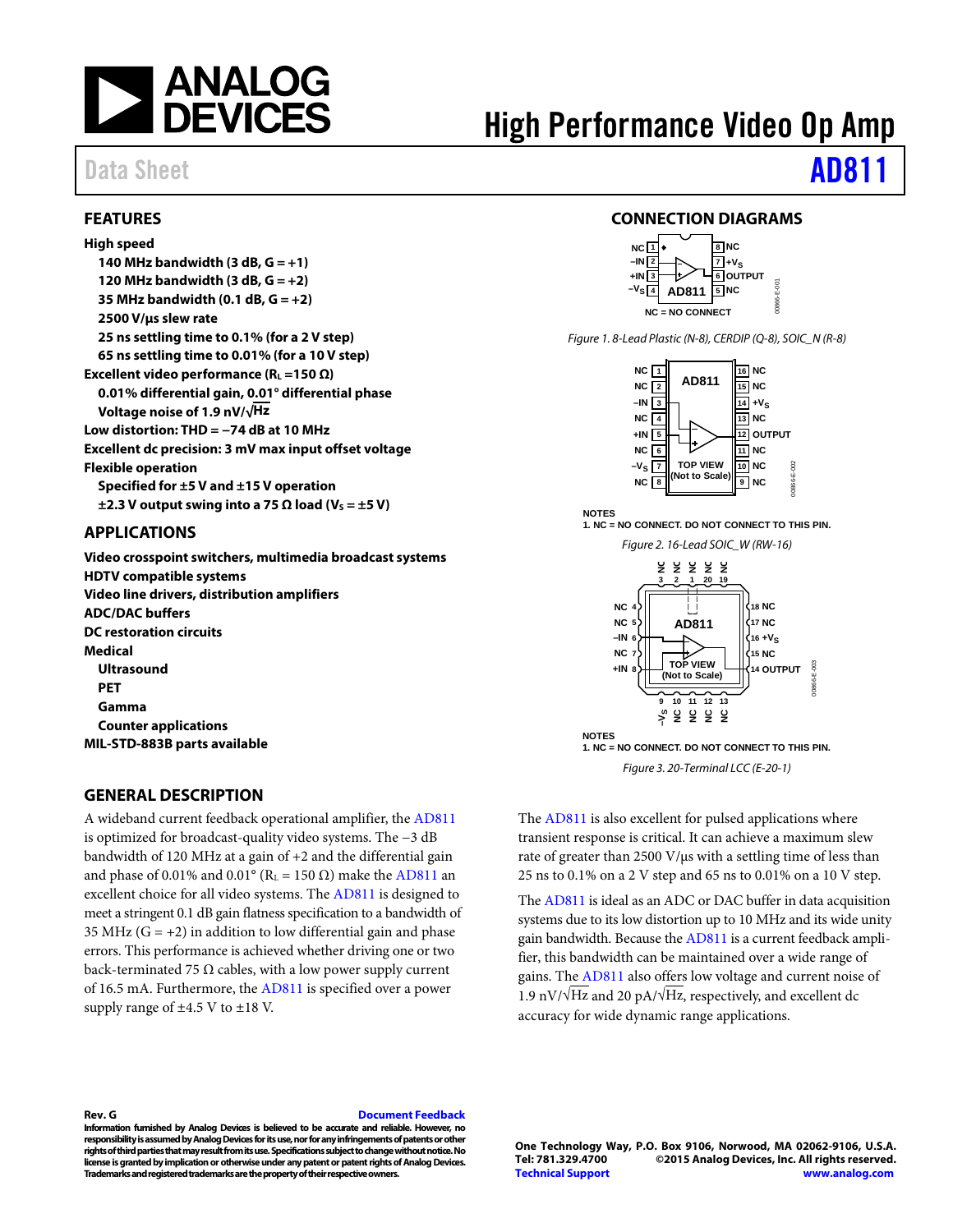# TABLE OF CONTENTS

## <span id="page-1-0"></span>**REVISION HISTORY**

## **4/15—Rev. F to Rev. G**

## **2/14—Rev. E to Rev. F**

| Changes to R-8 Package, RW-16 Package, and E-20-1 Package; |  |
|------------------------------------------------------------|--|
|                                                            |  |
|                                                            |  |
| Removed Figure 4; Renumbered Sequentially 1                |  |
|                                                            |  |
| Changes to An 80 MHz Voltage-Controlled Amplifier          |  |
|                                                            |  |
| Updated Outline Dimensions, Removed Figure 54 18           |  |
|                                                            |  |
| $7/04$ —Rev. D to Rev. E                                   |  |
|                                                            |  |

| Achieving the Flattest Gain Response at High Frequency 12 |
|-----------------------------------------------------------|
|                                                           |
| An 80 MHz Voltage-Controlled Amplifier Circuit 15         |
|                                                           |
|                                                           |
|                                                           |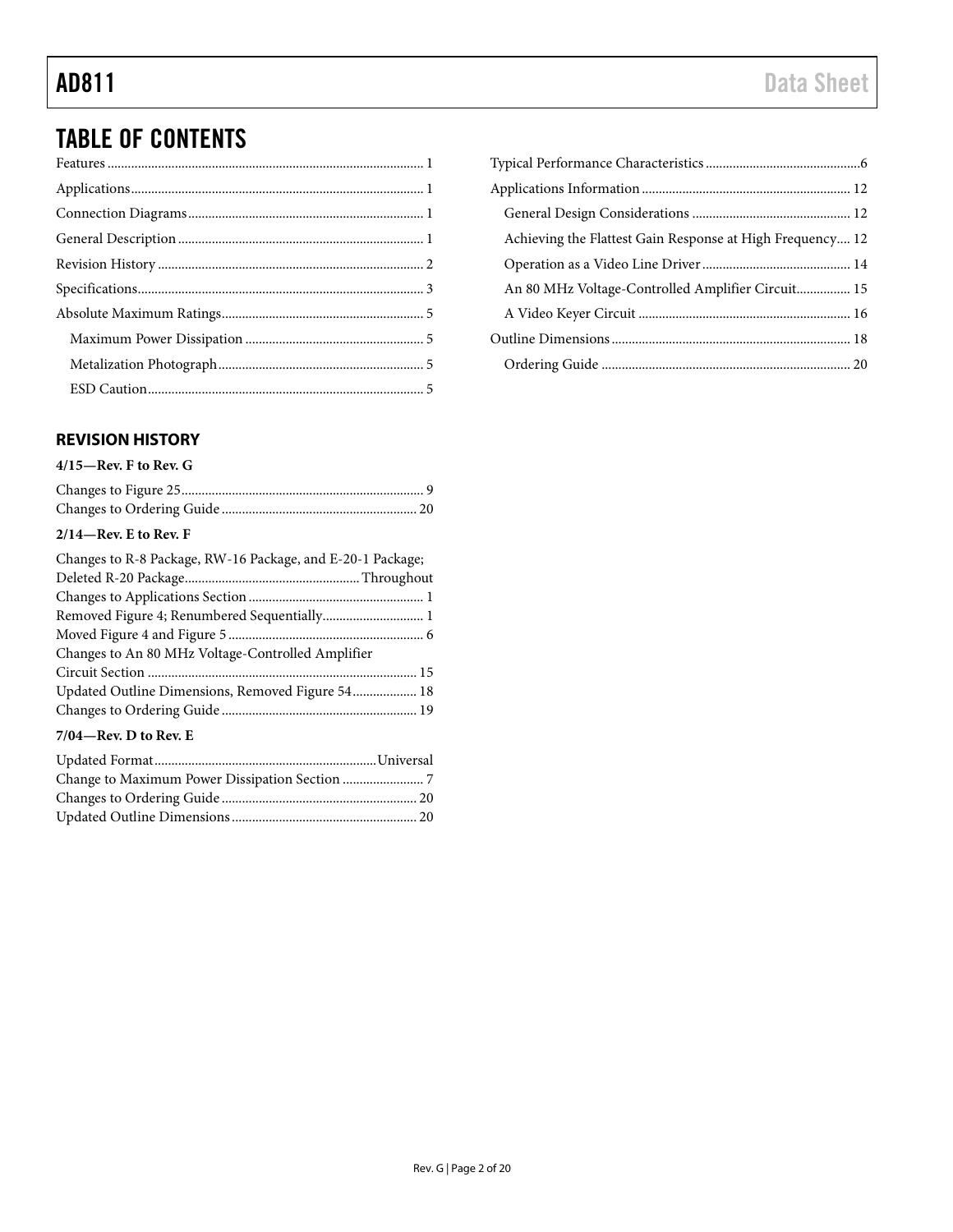# <span id="page-2-0"></span>**SPECIFICATIONS**

At T<sub>A</sub> = +25°C, V<sub>s</sub> = ±15 V dc, R<sub>LOAD</sub> = 150  $\Omega$ , unless otherwise noted.

## **Table 1.**

|                                            |                                            |                |      | AD811J/AD811A1 |                |       | AD811S <sup>2</sup> |                |               |
|--------------------------------------------|--------------------------------------------|----------------|------|----------------|----------------|-------|---------------------|----------------|---------------|
| <b>Parameter</b>                           | <b>Conditions</b>                          | V <sub>s</sub> | Min  | <b>Typ</b>     | Max            | Min   | <b>Typ</b>          | Max            | Unit          |
| <b>DYNAMIC PERFORMANCE</b>                 |                                            |                |      |                |                |       |                     |                |               |
| Small Signal Bandwidth (No Peaking)        |                                            |                |      |                |                |       |                     |                |               |
| $-3 dB$                                    |                                            |                |      |                |                |       |                     |                |               |
| $G = +1$                                   | $R_{FB} = 562 \Omega$                      | ±15V           |      | 140            |                |       | 140                 |                | <b>MHz</b>    |
| $G = +2$                                   | $R_{FB} = 649 \Omega$                      | ±15V           |      | 120            |                |       | 120                 |                | <b>MHz</b>    |
| $G = +2$                                   | $R_{FB} = 562 \Omega$                      | ±15V           |      | 80             |                |       | 80                  |                | <b>MHz</b>    |
| $G = +10$                                  | $R_{FB} = 511 \Omega$                      | ±15V           |      | 100            |                |       | 100                 |                | <b>MHz</b>    |
| 0.1 dB Flat                                |                                            |                |      |                |                |       |                     |                |               |
| $G = +2$                                   | $R_{FB} = 562 \Omega$                      | ±15            |      | 25             |                |       | 25                  |                | MHz           |
|                                            | $R_{FB} = 649 \Omega$                      | ±15            |      | 35             |                |       | 35                  |                | MHz           |
| Full Power Bandwidth <sup>3</sup>          | $V_{\text{OUT}} = 20 V p-p$                | ±15            |      | 40             |                |       | 40                  |                | <b>MHz</b>    |
| Slew Rate                                  | $V_{\text{OUT}} = 4 V p-p$                 | ±15            |      | 400            |                |       | 400                 |                | $V/\mu s$     |
|                                            | $V_{\text{OUT}} = 20 V p-p$                | ±15            |      | 2500           |                |       | 2500                |                | $V/\mu s$     |
| Settling Time to 0.1%                      | 10 V Step, $A_V = -1$                      | ±15            |      | 50             |                |       | 50                  |                | ns            |
| Settling Time to 0.01%                     | 10 V Step, $A_V = -1$                      | ±15            |      | 65             |                |       | 65                  |                | ns            |
| Settling Time to 0.1%                      | 2 V Step, $A_V = -1$                       | ±15            |      | 25             |                |       | 25                  |                | ns            |
| Rise Time, Fall Time                       | $R_{FB} = 649$ , $A_V = +2$                | ±15            |      | 3.5            |                |       | 3.5                 |                | ns            |
| Differential Gain                          | $f = 3.58$ MHz                             | ±15            |      | 0.01           |                |       | 0.01                |                | $\frac{0}{0}$ |
| <b>Differential Phase</b>                  | $f = 3.58$ MHz                             | ±15            |      | 0.01           |                |       | 0.01                |                | Degree        |
| THD at $f_c = 10$ MHz                      | $V_{\text{OUT}} = 2 V p - p$ , $Av = +2$   | ±15            |      | $-74$          |                |       | $-74$               |                | dBc           |
| Third-Order Intercept <sup>4</sup>         | At $f_c = 10$ MHz                          | ±15            |      | 36             |                |       | 36                  |                | dBm           |
|                                            |                                            | ±15            |      | 43             |                |       | 43                  |                | dBm           |
| <b>INPUT OFFSET VOLTAGE</b>                |                                            | ±5 V, ±15 V    |      | 0.5            | 3              |       | 0.5                 | 3              | mV            |
|                                            | <b>T<sub>MIN</sub></b> to T <sub>MAX</sub> |                |      |                | 5              |       |                     | 5              | mV            |
| Offset Voltage Drift                       |                                            |                |      | 5              |                |       | 5                   |                | $\mu V$ /°C   |
| <b>INPUT BIAS CURRENT</b>                  |                                            |                |      |                |                |       |                     |                |               |
| $-$ Input                                  |                                            | ±5 V, ±15 V    |      | $\overline{2}$ | 5              |       | 2                   | 5              | μA            |
|                                            | <b>T<sub>MIN</sub></b> to T <sub>MAX</sub> |                |      |                | 15             |       |                     | 30             | μA            |
| +Input                                     |                                            | ±5 V, ±1 5 V   |      | 2              | 10             |       | 2                   | 10             | μA            |
|                                            | <b>TMIN to TMAX</b>                        |                |      |                | 20             |       |                     | 25             | μA            |
| TRANSRESISTANCE                            | <b>T<sub>MIN</sub></b> to T <sub>MAX</sub> |                |      |                |                |       |                     |                |               |
|                                            | $V_{\text{OUT}} = \pm 10 V$                |                |      |                |                |       |                     |                |               |
|                                            | $R_L = \infty$                             | ±15V           | 0.75 | 1.5            |                | 0.75  | 1.5                 |                | $M\Omega$     |
|                                            | $R_L = 200 \Omega$                         | ±15V           | 0.5  | 0.75           |                | 0.5   | 0.75                |                | $M\Omega$     |
|                                            | $V_{\text{OUT}} = \pm 2.5 V$               |                |      |                |                |       |                     |                |               |
|                                            | $R_L = 150 \Omega$                         | ±5V            | 0.25 | 0.4            |                | 0.125 | 0.4                 |                | ΜΩ            |
| <b>COMMON-MODE REJECTION</b>               |                                            |                |      |                |                |       |                     |                |               |
| V <sub>os</sub> (vs. Common Mode)          |                                            |                |      |                |                |       |                     |                |               |
| <b>T<sub>MIN</sub></b> to T <sub>MAX</sub> | $V_{CM} = \pm 2.5 V$                       | ±5V            | 56   | 60             |                | 50    | 60                  |                | dB            |
| <b>T<sub>MIN</sub></b> to T <sub>MAX</sub> | $V_{CM} = \pm 10 V$                        | ±15V           | 60   | 66             |                | 56    | 66                  |                | dB            |
| Input Current (vs. Common Mode)            | <b>T<sub>MIN</sub></b> to T <sub>MAX</sub> |                |      | $\mathbf{1}$   | 3              |       | $\mathbf{1}$        | 3              | $\mu A/V$     |
| POWER SUPPLY REJECTION                     | $V_s = \pm 4.5 V$ to $\pm 18 V$            |                |      |                |                |       |                     |                |               |
| $V_{OS}$                                   | T <sub>MIN</sub> to T <sub>MAX</sub>       |                | 60   | 70             |                | 60    | 70                  |                | dB            |
| +Input Current                             | <b>T<sub>MIN</sub></b> to T <sub>MAX</sub> |                |      | 0.3            | $\overline{2}$ |       | 0.3                 | $\overline{2}$ | $\mu A/V$     |
| -Input Current                             | T <sub>MIN</sub> to T <sub>MAX</sub>       |                |      | 0.4            | $\overline{2}$ |       | 0.4                 | $\overline{2}$ | $\mu A/V$     |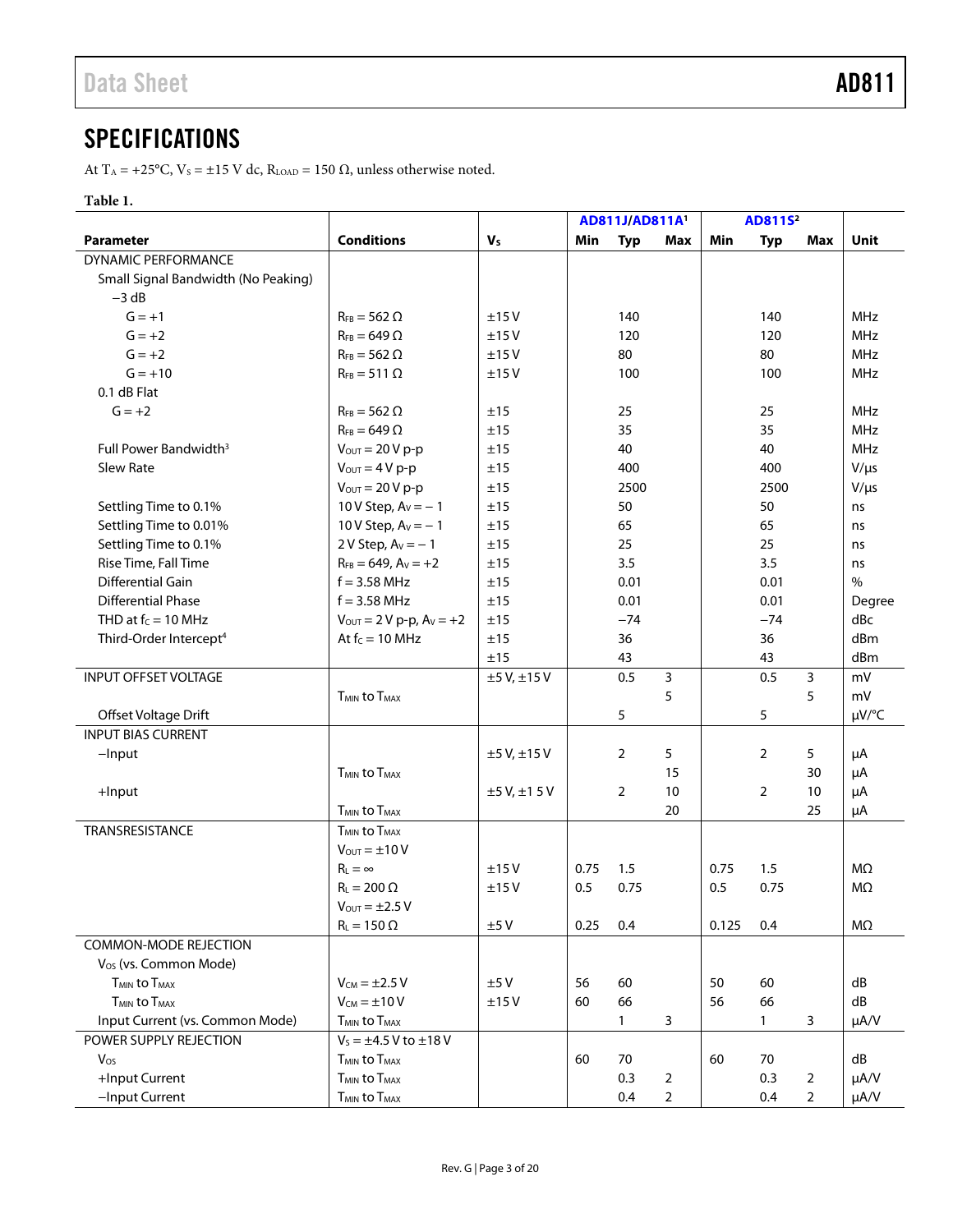<span id="page-3-0"></span>

|                                                       |                              |                |      | AD811J/AD811A1 |      |      | AD811S <sup>2</sup> |      |                |
|-------------------------------------------------------|------------------------------|----------------|------|----------------|------|------|---------------------|------|----------------|
| <b>Parameter</b>                                      | <b>Conditions</b>            | V <sub>s</sub> | Min  | <b>Typ</b>     | Max  | Min  | Typ                 | Max  | <b>Unit</b>    |
| <b>INPUT VOLTAGE NOISE</b>                            | $f = 1$ kHz                  |                |      | 1.9            |      |      | 1.9                 |      | $nV/\sqrt{Hz}$ |
| <b>INPUT CURRENT NOISE</b>                            | $f = 1$ kHz                  |                |      | 20             |      |      | 20                  |      | $pA/\sqrt{Hz}$ |
| <b>OUTPUT CHARACTERISTICS</b>                         |                              |                |      |                |      |      |                     |      |                |
| Voltage Swing, Useful Operating<br>Range <sup>5</sup> |                              | ±5V            |      | ±2.9           |      |      | ±2.9                |      | $\vee$         |
|                                                       |                              | ±15V           |      | ±12            |      |      | ±12                 |      | V              |
| <b>Output Current</b>                                 | $T_1 = 25^{\circ}C$          |                |      | 100            |      |      | 100                 |      | mA             |
| <b>Short-Circuit Current</b>                          |                              |                |      | 150            |      |      | 150                 |      | mA             |
| <b>Output Resistance</b>                              | (Open Loop at 5 MHz)         |                |      | 9              |      |      | 9                   |      | Ω              |
| <b>INPUT CHARACTERISTIC</b>                           |                              |                |      |                |      |      |                     |      |                |
| +Input Resistance                                     |                              |                |      | 1.5            |      |      | 1.5                 |      | $M\Omega$      |
| -Input Resistance                                     |                              |                |      | 14             |      |      | 14                  |      | Ω              |
| Input Capacitance                                     | $+$ Input                    |                |      | 7.5            |      |      | 7.5                 |      | pF             |
| Common-Mode Voltage Range                             |                              | $+5V$          |      | ±3             |      |      | ±3                  |      | $\vee$         |
|                                                       |                              | ±15V           |      | ±13            |      |      | ±13                 |      | V              |
| <b>POWER SUPPLY</b>                                   |                              |                |      |                |      |      |                     |      |                |
| Operating Range                                       |                              |                | ±4.5 |                | ±18  | ±4.5 |                     | ±18  | V              |
| <b>Quiescent Current</b>                              |                              | ±5V            |      | 14.5           | 16.0 |      | 14.5                | 16.0 | mA             |
|                                                       |                              | ±15V           |      | 16.5           | 18.0 |      | 16.5                | 18.0 | mA             |
| <b>TRANSISTOR COUNT</b>                               | <b>Number of Transistors</b> |                |      | 40             |      |      | 40                  |      |                |

<sup>1</sup> Th[e AD811JR](http://www.analog.com/AD811?doc=AD811.pdf) is specified with  $\pm$ 5 V power supplies only, with operation up to  $\pm$ 12 V.

<sup>2</sup> See the Analog Devices military data sheet for 883B tested specifications.

<sup>3</sup> FPBW = slew rate/(2  $\pi$  V<sub>PEAK</sub>).

<sup>4</sup> Output power level, tested at a closed-loop gain of two.

 $^5$  Useful operating range is defined as the output voltage at which linearity begins to degrade.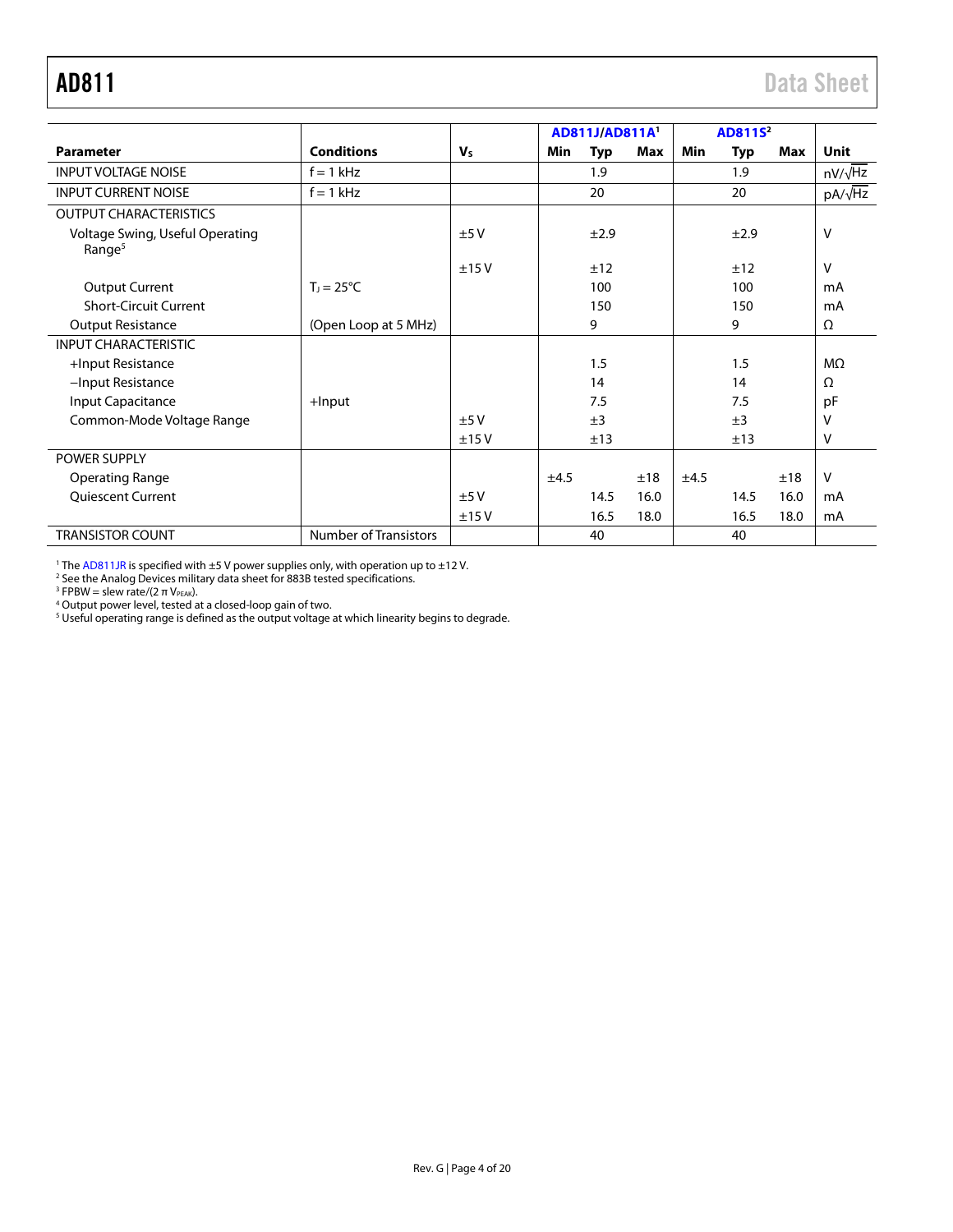## <span id="page-4-0"></span>ABSOLUTE MAXIMUM RATINGS

### **Table 2.**

| <b>Parameter</b>                             | Rating                               |
|----------------------------------------------|--------------------------------------|
| Supply Voltage                               | $+18V$                               |
| <b>AD811JR Grade Only</b>                    | ±12V                                 |
| <b>Internal Power Dissipation</b>            | <b>Observe Derating Curves</b>       |
| 8-Lead PDIP Package                          | $\theta_{IA}$ = 90°C/W               |
| 8-Lead CERDIP Package                        | $\theta_{IA} = 110^{\circ}$ C/W      |
| 8-Lead SOIC N Package                        | $\theta_{IA} = 155^{\circ}$ C/W      |
| 16-Lead SOIC W Package                       | $\theta_{IA} = 85^{\circ}$ C/W       |
| 20-Lead LCC Package                          | $\theta_{IA} = 70^{\circ}$ C/W       |
| <b>Output Short-Circuit Duration</b>         | <b>Observe Derating Curves</b>       |
| Common-Mode Input Voltage                    | $\pm V_5$                            |
| Differential Input Voltage                   | ±6V                                  |
| Storage Temperature Range (Q, E)             | $-65^{\circ}$ C to $+150^{\circ}$ C  |
| Storage Temperature Range (N, R)             | $-65^{\circ}$ C to +125 $^{\circ}$ C |
| Operating Temperature Range                  |                                      |
| AD811J                                       | $0^{\circ}$ C to +70 $^{\circ}$ C    |
| AD811A                                       | $-40^{\circ}$ C to $+85^{\circ}$ C   |
| AD811S                                       | $-55^{\circ}$ C to $+125^{\circ}$ C  |
| Lead Temperature Range<br>(Soldering 60 sec) | 300°C                                |

Stresses at or above those listed under Absolute Maximum Ratings may cause permanent damage to the product. This is a stress rating only; functional operation of the product at these or any other conditions above those indicated in the operational section of this specification is not implied. Operation beyond the maximum operating conditions for extended periods may affect product reliability.

## <span id="page-4-1"></span>**MAXIMUM POWER DISSIPATION**

The maximum power that can be safely dissipated by th[e AD811](http://www.analog.com/AD811?doc=AD811.pdf) is limited by the associated rise in junction temperature. For the plastic packages, the maximum safe junction temperature is 145°C. For the CERDIP and LCC packages, the maximum junction temperature is 175°C. If these maximums are exceeded momentarily, proper circuit operation is restored as soon as the die temperature is reduced. Leaving the device in the overheated condition for an extended period can result in device burnout. To ensure proper operation, it is important to observe the derating curves in [Figure 21 a](#page-7-0)n[d Figure 24.](#page-8-0)

While th[e AD811 i](http://www.analog.com/AD811?doc=AD811.pdf)s internally short-circuit protected, this may not be sufficient to guarantee that the maximum junction temperature is not exceeded under all conditions. An important example is when the amplifier is driving a reverse-terminated 75  $\Omega$  cable and the cable's far end is shorted to a power supply. With power supplies of  $\pm$ 12 V (or less) at an ambient temperature of +25°C or less, and the cable shorted to a supply rail, the amplifier is not destroyed, even if this condition persists for an extended period.

## <span id="page-4-2"></span>**METALIZATION PHOTOGRAPH**

Contact the factory for the latest dimensions.



### <span id="page-4-3"></span>**ESD CAUTION**



ESD (electrostatic discharge) sensitive device. Charged devices and circuit boards can discharge without detection. Although this product features patented or proprietary protection circuitry, damage may occur on devices subjected to high energy ESD. Therefore, proper ESD precautions should be taken to avoid performance degradation or loss of functionality.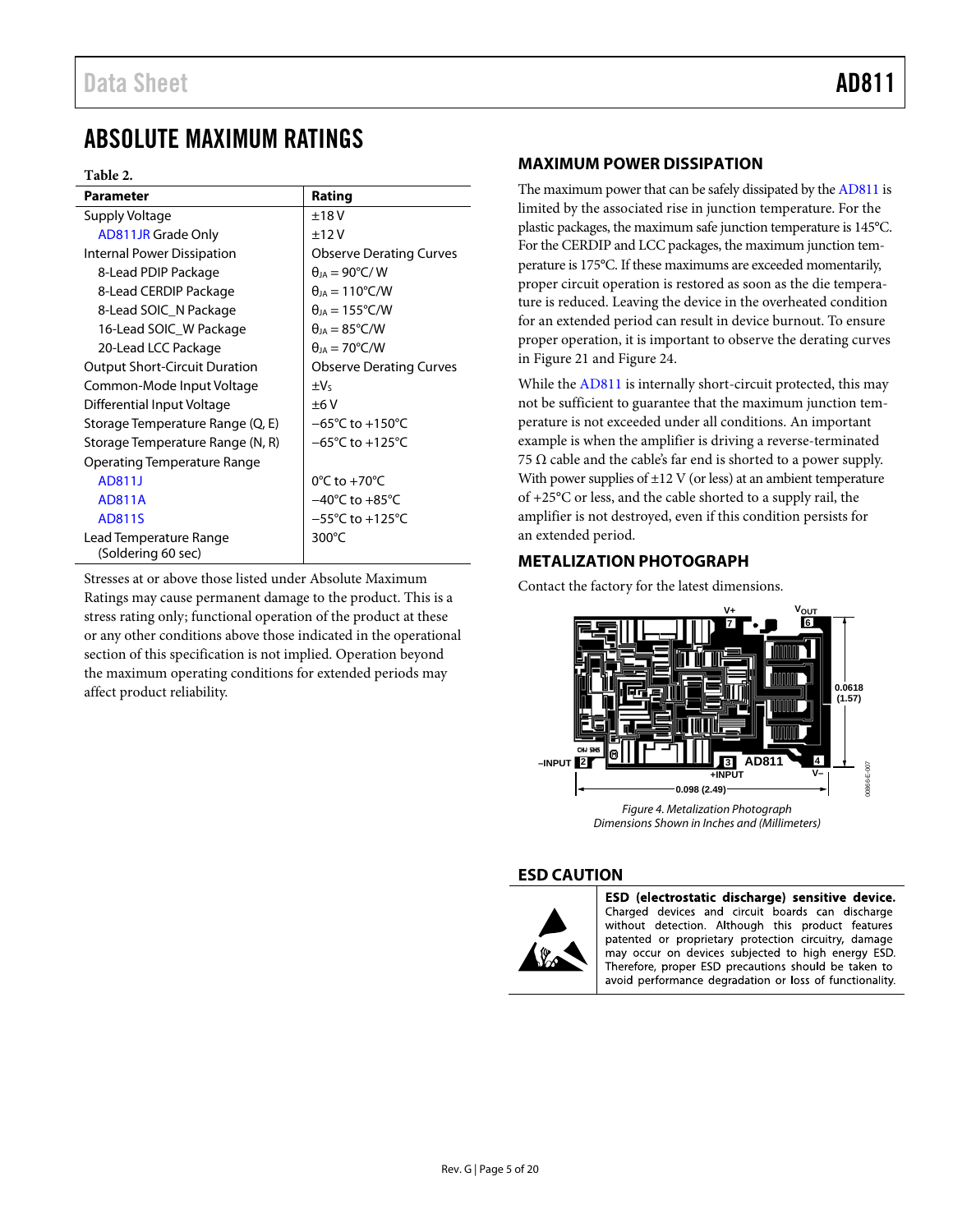# <span id="page-5-0"></span>TYPICAL PERFORMANCE CHARACTERISTICS



*Figure 7. Input Common-Mode Voltage Range vs. Supply Voltage*



*Figure 10. Output Voltage Swing vs. Supply Voltage* **SUPPLY VOLTAGE (±V)**

**0 5 10 15 20**

00866-E-011

00866-E-011

**0**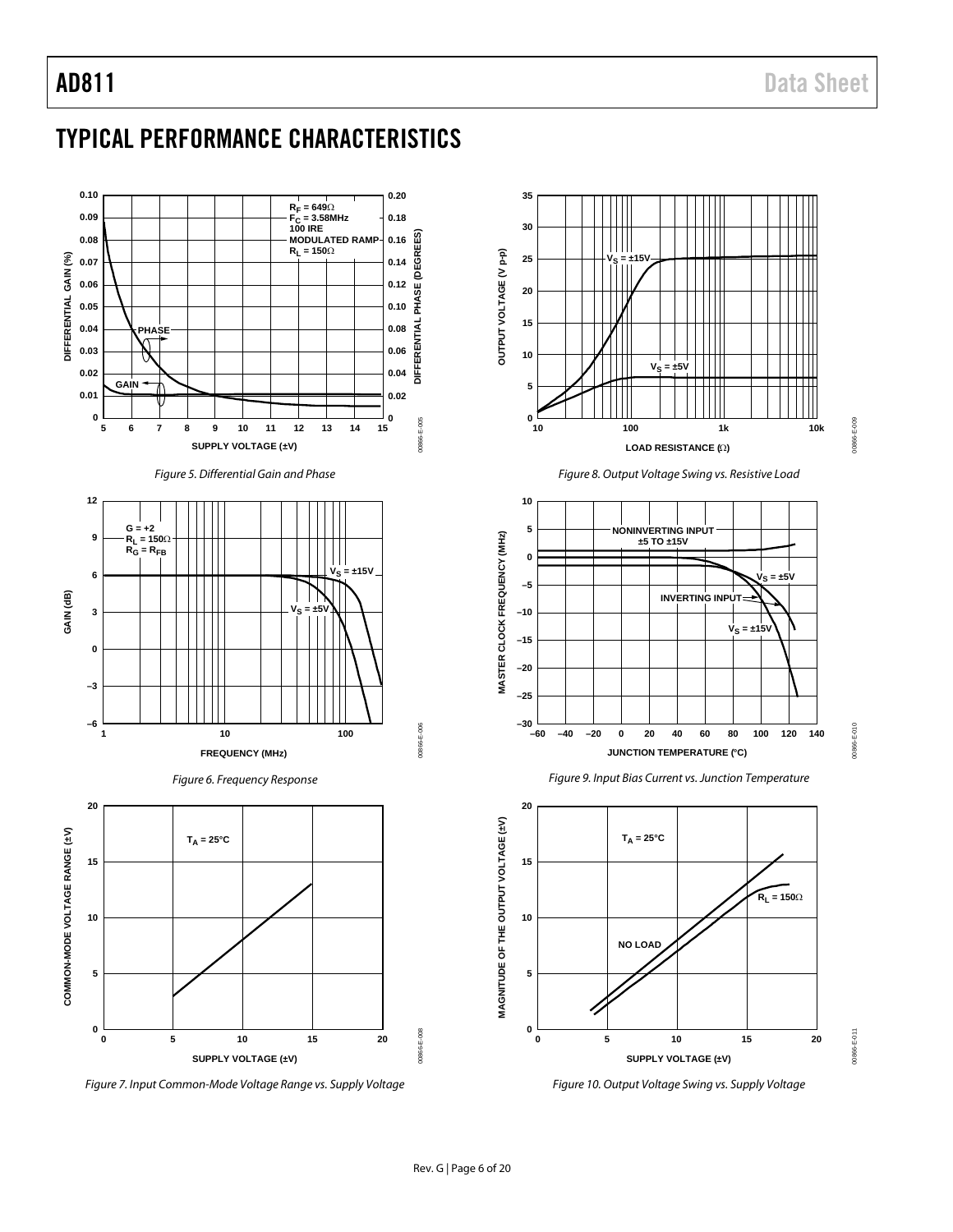

*Figure 11. Quiescent Supply Current vs. Junction Temperature*







*Figure 13. Short-Circuit Current vs. Junction Temperature*



*Figure 14. Closed-Loop Output Resistance vs. Frequency*





*Figure 15. Rise Time and Overshoot vs. Value of Feedback Resistor, RFB*

*Figure 16. Transresistance vs. Junction Temperature*

00866-E-017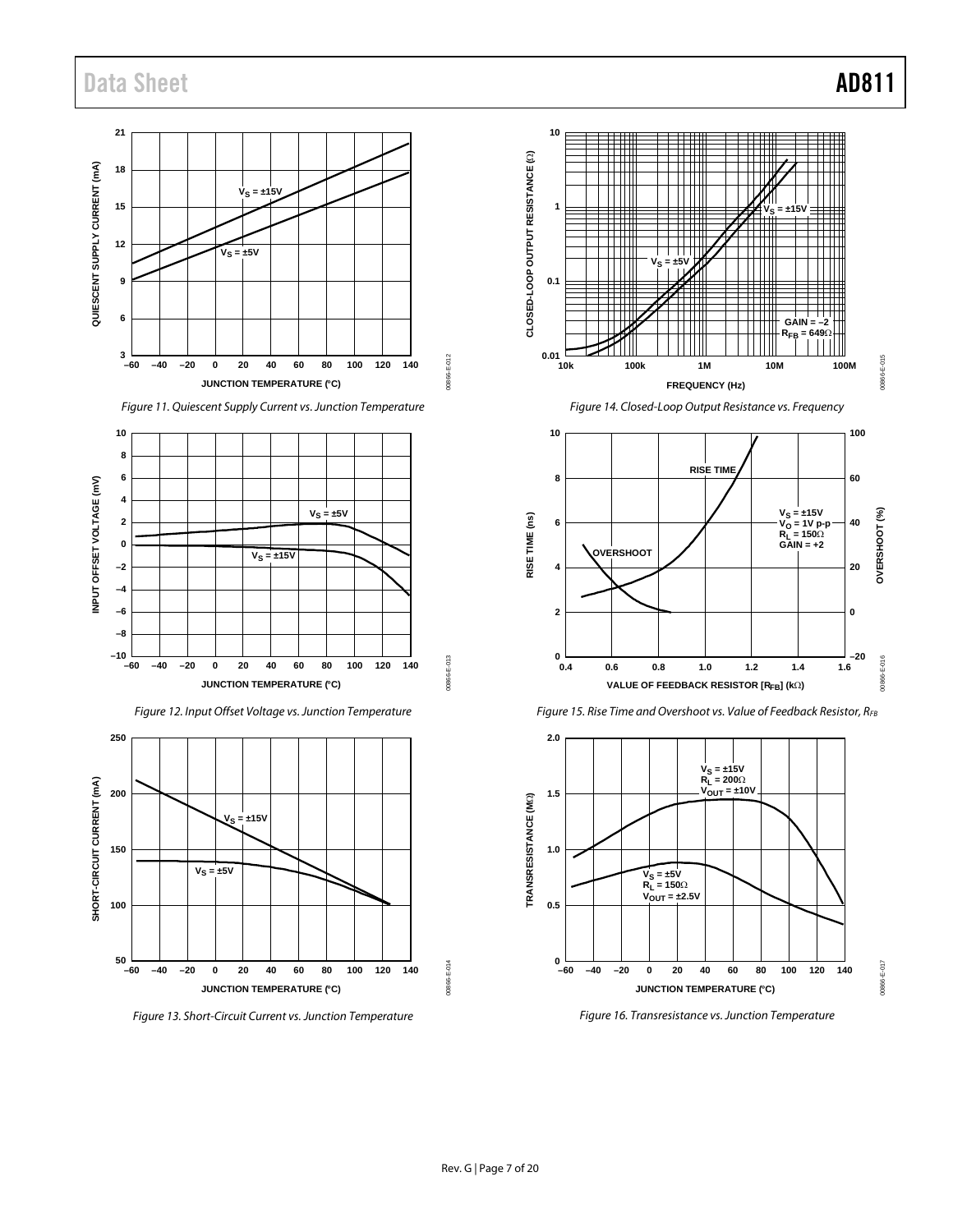<span id="page-7-2"></span><span id="page-7-1"></span><span id="page-7-0"></span>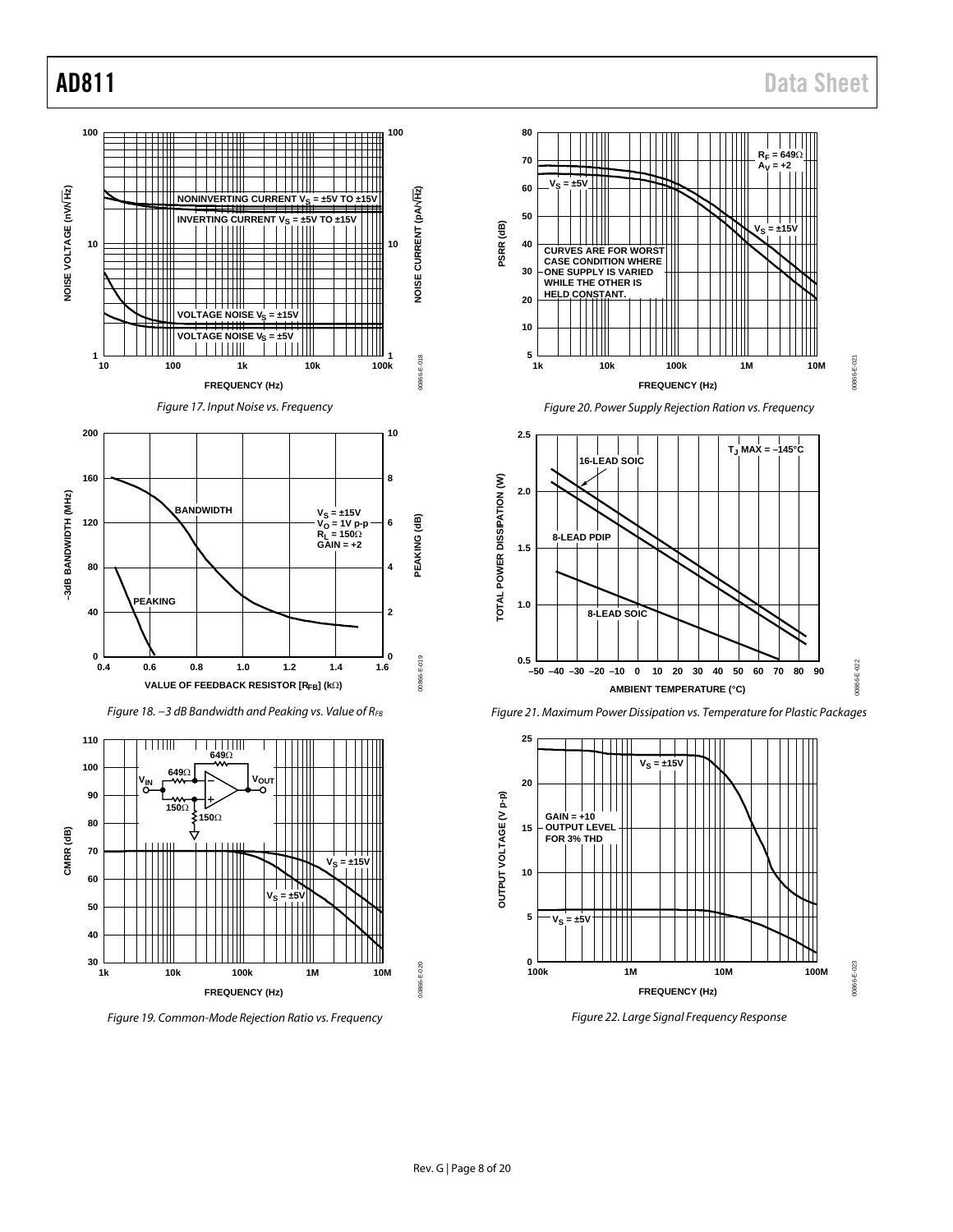

*Figure 23. Harmonic Distortion vs. Frequency*

00866-E-024

00866-E-025

00866-E-025





<span id="page-8-0"></span>

*Figure 25. Noninverting Amplifier Connection*



*Figure 26. Small Signal Pulse Response, Gain = +1*



00866-E-028 00866-E-028

00866-E-029

00866-E-029

*Figure 27. Small Signal Pulse Response, Gain = +10*

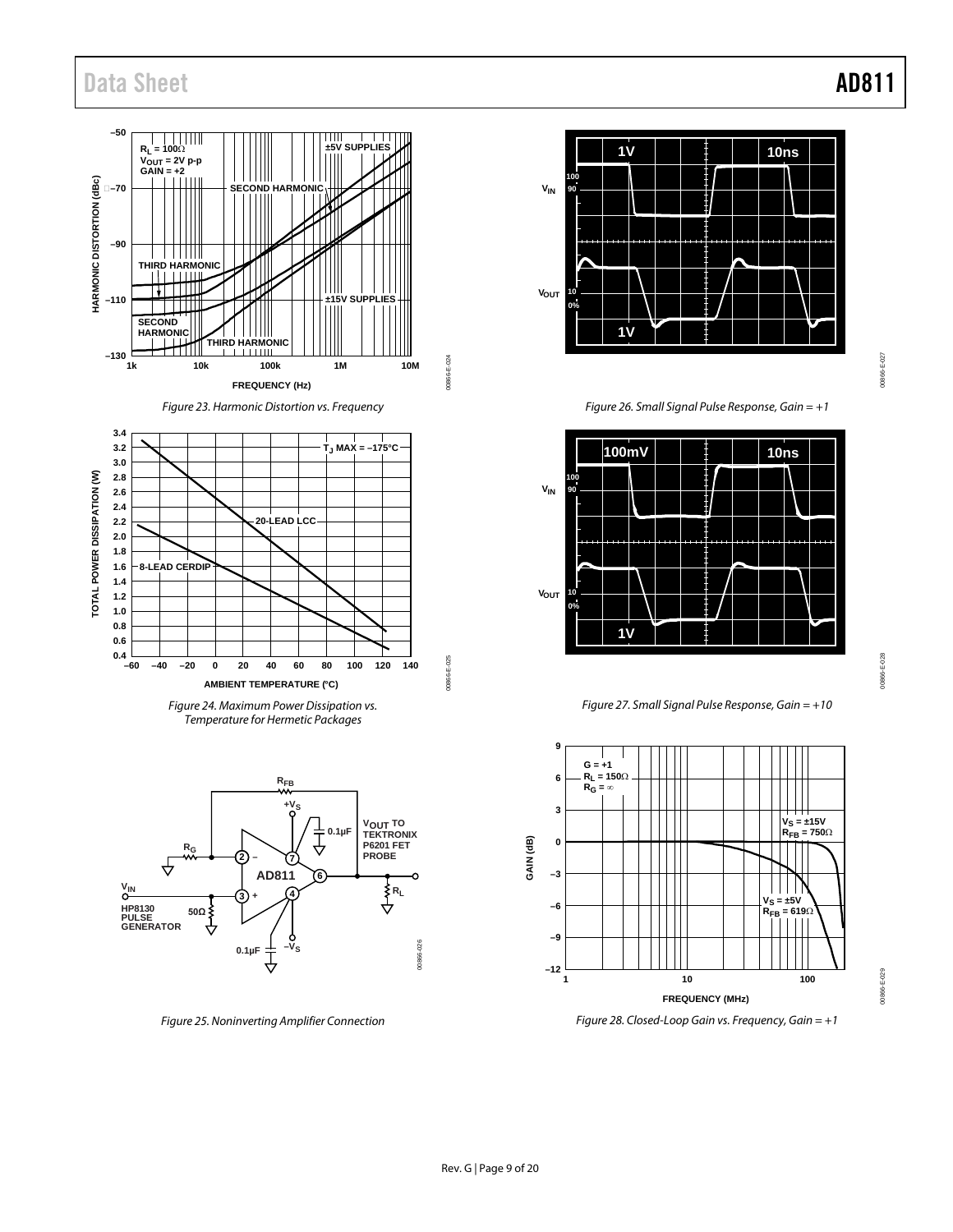

*Figure 29. Closed-Loop Gain vs. Frequency, Gain = +10*



00866-E-031 00866-E-031

00866-E-032

00866-E-032

00866-E-030

00866-E-030

*Figure 30. Large Signal Pulse Response, Gain = +10*



*Figure 31. Inverting Amplifier Connection*



0086-E-033 00866-E-033

*Figure 32. Small Signal Pulse Response, Gain = −1*



00866-E-034 00866-E-034

00866-E-035

00866-E-035

*Figure 33. Small Signal Pulse Response, Gain = −10*



*Figure 34. Closed-Loop Gain vs. Frequency, Gain = −1*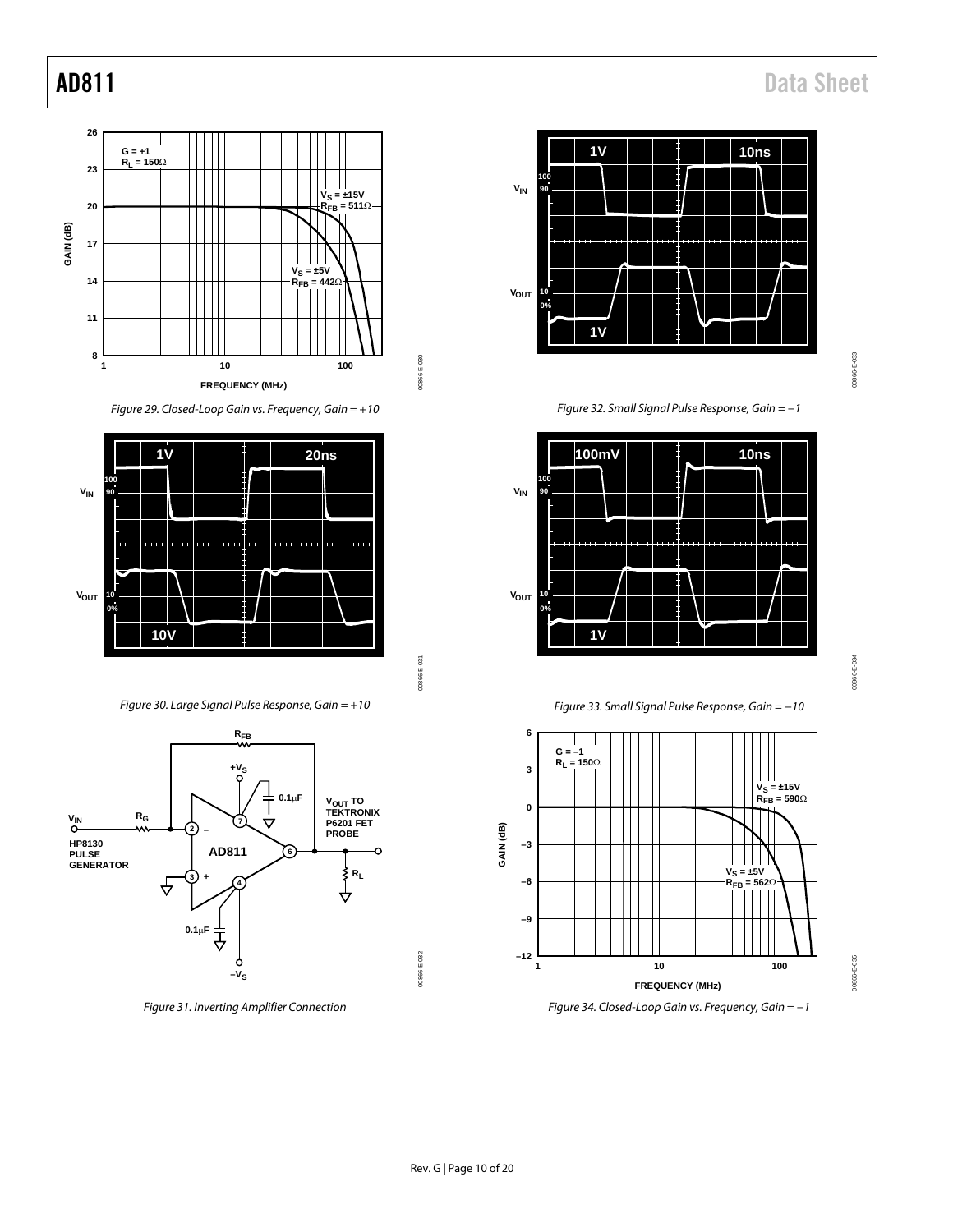

*Figure 35. Closed-Loop Gain vs. Frequency, Gain = −10 Figure 36. Large Signal Pulse Response, Gain = −10*



0086-E-037 00866-E-037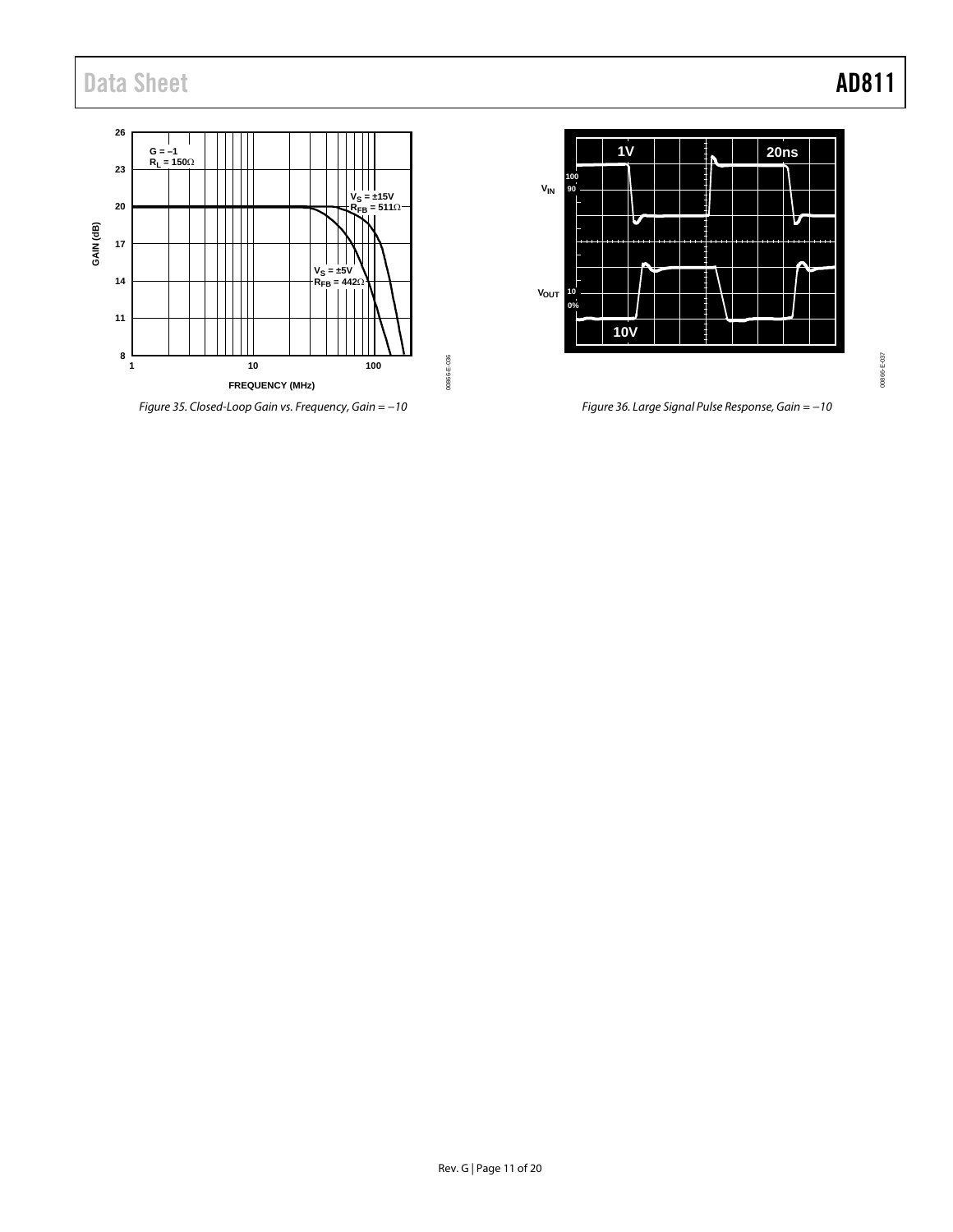## <span id="page-11-1"></span><span id="page-11-0"></span>APPLICATIONS INFORMATION **GENERAL DESIGN CONSIDERATIONS**

The [AD811](http://www.analog.com/AD811?doc=AD811.pdf) is a current feedback amplifier optimized for use in high performance video and data acquisition applications. Because it uses a current feedback architecture, its closed-loop −3 dB bandwidth is dependent on the magnitude of the feedback resistor. The desired closed-loop gain and bandwidth are obtained by varying the feedback resistor  $(R_{FB})$  to tune the bandwidth and by varying the gain resistor (RG) to obtain the correct gain[. Table 3](#page-11-3) contains recommended resistor values for a variety of useful closed-loop gains and supply voltages.

<span id="page-11-3"></span>

| Table 3. -3 dB Bandwidth vs. Closed-Loop Gain and |
|---------------------------------------------------|
| <b>Resistance Values</b>                          |

| $V_s = \pm 15 V$        |               |                |                  |
|-------------------------|---------------|----------------|------------------|
| <b>Closed-Loop Gain</b> | <b>RFB</b>    | R <sub>G</sub> | $-3$ dB BW (MHz) |
| $+1$                    | 750Ω          |                | 140              |
| $+2$                    | 649 Ω         | 649 $\Omega$   | 120              |
| $+10$                   | 511 $\Omega$  | 56.2 $\Omega$  | 100              |
| $-1$                    | 590 Ω         | 590 $\Omega$   | 115              |
| $-10$                   | 511 $\Omega$  | 51.1 $\Omega$  | 95               |
| $V_s = \pm 5$ V         |               |                |                  |
| <b>Closed-Loop Gain</b> | <b>RFR</b>    | RG.            | $-3$ dB BW (MHz) |
| $+1$                    | $619\,\Omega$ |                | 80               |
| $+2$                    | 562 $\Omega$  | 562 $\Omega$   | 80               |
| $+10$                   | 442 Ω         | 48.7 O         | 65               |
| $-1$                    | 562 $\Omega$  | 562 $\Omega$   | 75               |
| $-10$                   | 442 Ω         | 44.2 $\Omega$  | 65               |
| $V_s = \pm 10 V$        |               |                |                  |
| <b>Closed-Loop Gain</b> | $R_{FB}$      | $R_{G}$        | $-3$ dB BW (MHz) |
| $+1$                    | 649 $\Omega$  |                | 105              |
| $+2$                    | 590 $\Omega$  | 590 $\Omega$   | 105              |
| $+10$                   | 499 $\Omega$  | $49.9\Omega$   | 80               |
| $-1$                    | 590 $\Omega$  | 590 $\Omega$   | 105              |
| $-10$                   | 499 $\Omega$  | $49.9\Omega$   | 80               |

[Figure 17](#page-7-1) an[d Figure 18](#page-7-2) illustrate the relationship between the feedback resistor and the frequency and time domain response characteristics for a closed-loop gain of +2. (The response at other gains is similar.)

The 3 dB bandwidth is somewhat dependent on the power supply voltage. As the supply voltage is decreased, for example, the magnitude of the internal junction capacitances is increased, causing a reduction in closed-loop bandwidth. To compensate for this, smaller values of feedback resistor are used at lower supply voltages.

## <span id="page-11-2"></span>**ACHIEVING THE FLATTEST GAIN RESPONSE AT HIGH FREQUENCY**

Achieving and maintaining gain flatness of better than 0.1 dB at frequencies above 10 MHz requires careful consideration of several issues.

## *Choice of Feedback and Gain Resistors*

Because of the previously mentioned relationship between the 3 dB bandwidth and the feedback resistor, the fine scale gain flatness varies, to some extent, with feedback resistor tolerance. Therefore, it is recommended that resistors with a 1% tolerance be used if it is desired to maintain flatness over a wide range of production lots. In addition, resistors of different construction have different associated parasitic capacitance and inductance. Metal film resistors were used for the bulk of the characterization for this data sheet. It is possible that values other than those indicated are optimal for other resistor types.

## *Printed Circuit Board Layout Considerations*

As is expected for a wideband amplifier, PC board parasitics can affect the overall closed-loop performance. Of concern are stray capacitances at the output and the inverting input nodes. If a ground plane is used on the same side of the board as the signal traces, a space (3/16" is plenty) should be left around the signal lines to minimize coupling. Additionally, signal lines connecting the feedback and gain resistors should be short enough so that their associated inductance does not cause high frequency gain errors. Line lengths less than 1/4" are recommended.

## *Quality of Coaxial Cable*

Optimum flatness when driving a coax cable is possible only when the driven cable is terminated at each end with a resistor matching its characteristic impedance. If the coax is ideal, then the resulting flatness is not affected by the length of the cable. While outstanding results can be achieved using inexpensive cables, note that some variation in flatness due to varying cable lengths may occur.

## *Power Supply Bypassing*

Adequate power supply bypassing can be critical when optimizing the performance of a high frequency circuit. Inductance in the power supply leads can form resonant circuits that produce peaking in the amplifier's response. In addition, if large current transients must be delivered to the load, then bypass capacitors (typically greater than  $1 \mu F$ ) are required to provide the best settling time and lowest distortion. Although the recommended 0.1 µF power supply bypass capacitors are sufficient in many applications, more elaborate bypassing (such as using two paralleled capacitors) may be required in some cases.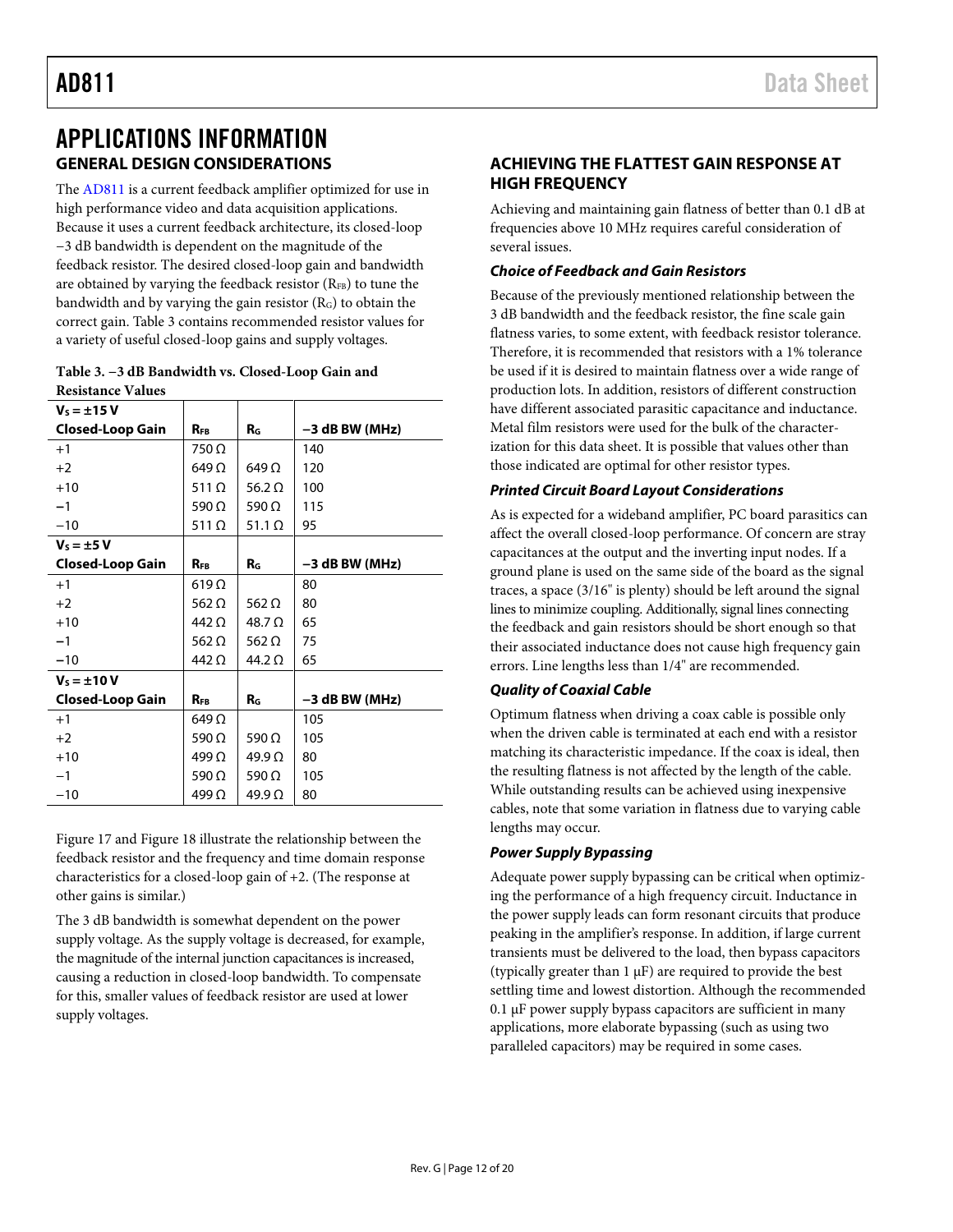## *Driving Capacitive Loads*

The feedback and gain resistor values i[n Table 3](#page-11-3) result in very flat closed-loop responses in applications where the load capacitances are below 10 pF. Capacitances greater than this result in increased peaking and overshoot, although not necessarily in a sustained oscillation.

There are at least two very effective ways to compensate for this effect. One way is to increase the magnitude of the feedback resistor, which lowers the 3 dB frequency. The other method is to include a small resistor in series with the output of the amplifier to isolate it from the load capacitance. The results of these two techniques are illustrated i[n Figure 38.](#page-12-0) Using a 1.5 kΩ feedback resistor, the output ripple is less than 0.5 dB when driving 100 pF. The main disadvantage of this method is that it sacrifices a little bit of gain flatness for increased capacitive load drive capability. With the second method, using a series resistor, the loss of flatness does not occur.





*Figure 37. Recommended Connection for Driving a Large Capacitive Load*

<span id="page-12-0"></span>



<span id="page-12-1"></span>[Figure 39](#page-12-1) shows recommended resistor values for different load capacitances. Refer again t[o Figure 38](#page-12-0) for an example of the results of this method. Note that it may be necessary to adjust the gain setting resistor, RG, to correct for the attenuation which results due to the divider formed by the series resistor, R<sub>S</sub>, and the load resistance.

Applications that require driving a large load capacitance at a high slew rate are often limited by the output current available from the driving amplifier. For example, an amplifier limited to 25 mA output current cannot drive a 500 pF load at a slew rate greater than 50 V/µs. However, because of the 100 mA output current of the [AD811,](http://www.analog.com/AD811?doc=AD811.pdf) a slew rate of 200 V/µs is achievable when driving the same 500 pF capacitor, as shown i[n Figure 40.](#page-12-2)



<span id="page-12-2"></span>*Figure 40. Output Waveform of a[n AD811](http://www.analog.com/AD811?doc=AD811.pdf) Driving a 500 pF Load.*   $Gain = +2$ ,  $R_{FB} = 649 Ω$ ,  $R_S = 15 Ω$ ,  $R_S = 10 kΩ$ 

00866-E-041

ੱਤ 0866-

00866-E-039

0866-E-039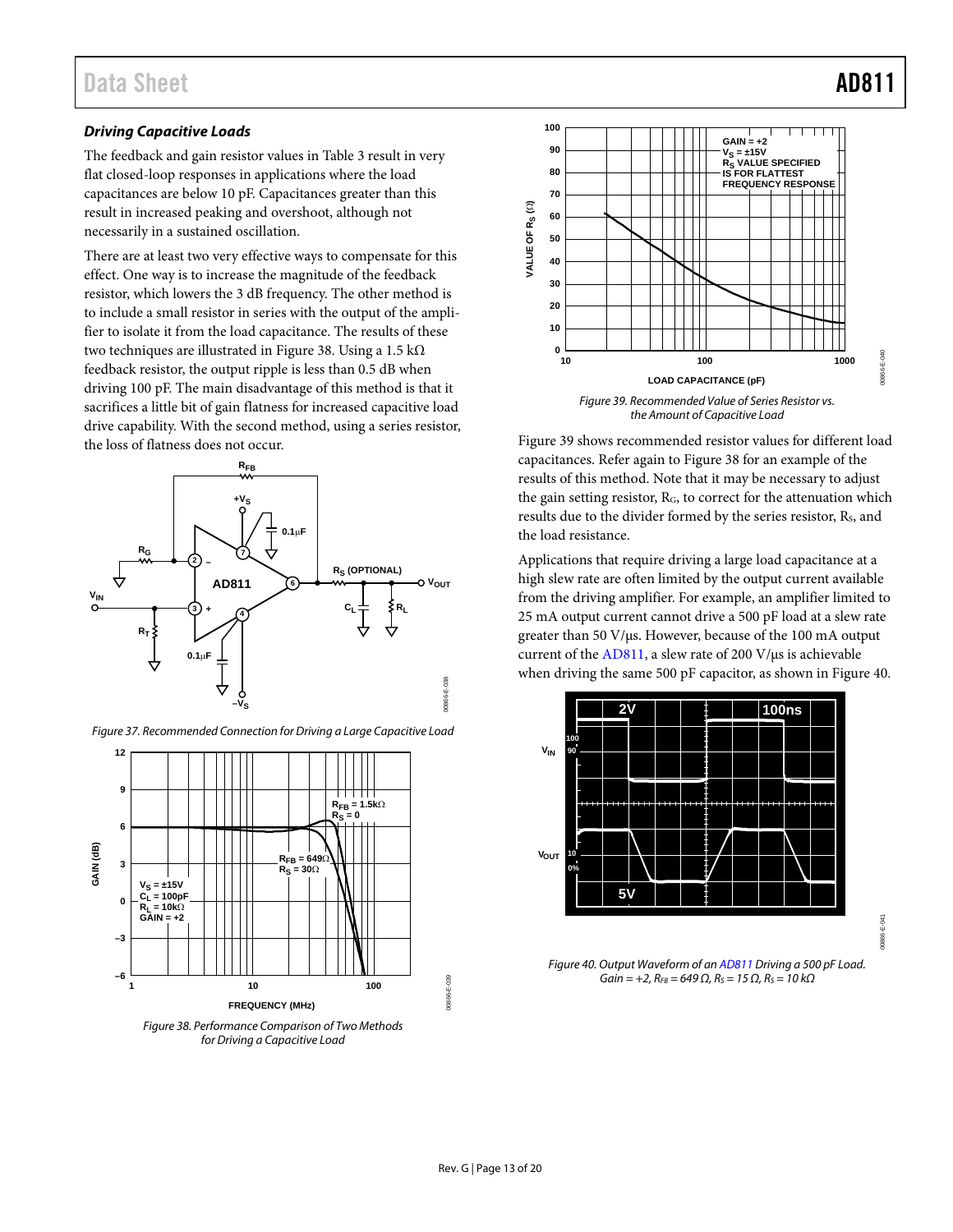## <span id="page-13-0"></span>**OPERATION AS A VIDEO LINE DRIVER**

Th[e AD811](http://www.analog.com/AD811?doc=AD811.pdf) has been designed to offer outstanding performance at closed-loop gains of +1 or greater, while driving multiple reverse-terminated video loads. The lowest differential gain and phase errors are obtained when using ±15 V power supplies. With  $\pm$ 12 V supplies, there is an insignificant increase in these errors and a slight improvement in gain flatness. Due to power dissipation considerations, ±12 V supplies are recommended for optimum video performance. Excellent performance can be achieved at much lower supplies as well.

The closed-loop gain versus the frequency at different supply voltages is shown i[n Figure 42.](#page-13-1) [Figure 43](#page-13-2) is an oscilloscope photograph of a[n AD811](http://www.analog.com/AD811?doc=AD811.pdf) line driver's pulse response with ±15 V supplies. The differential gain and phase error versus the supply are plotted i[n Figure 44](#page-13-3) and [Figure 45,](#page-13-4) respectively.

Another important consideration when driving multiple cables is the high frequency isolation between the outputs of the cables. Due to its low output impedance, th[e AD811](http://www.analog.com/AD811?doc=AD811.pdf) achieves better than 40 dB of output-to-output isolation at 5 MHz driving back-terminated 75  $\Omega$  cables.





<span id="page-13-5"></span><span id="page-13-1"></span>



*Figure 43. Small Signal Pulse Response, Gain = +2, V<sub>S</sub> = ±15 V* 

<span id="page-13-2"></span>



<span id="page-13-3"></span>

<span id="page-13-4"></span>*Figure 45. Differential Phase Error vs. Supply Voltage for the Video Line Driver o[f Figure 41](#page-13-5)*

00866-E-044

10866-

00866-E-045

10866-

00866-E-046

00866-E-043

IO866-E-043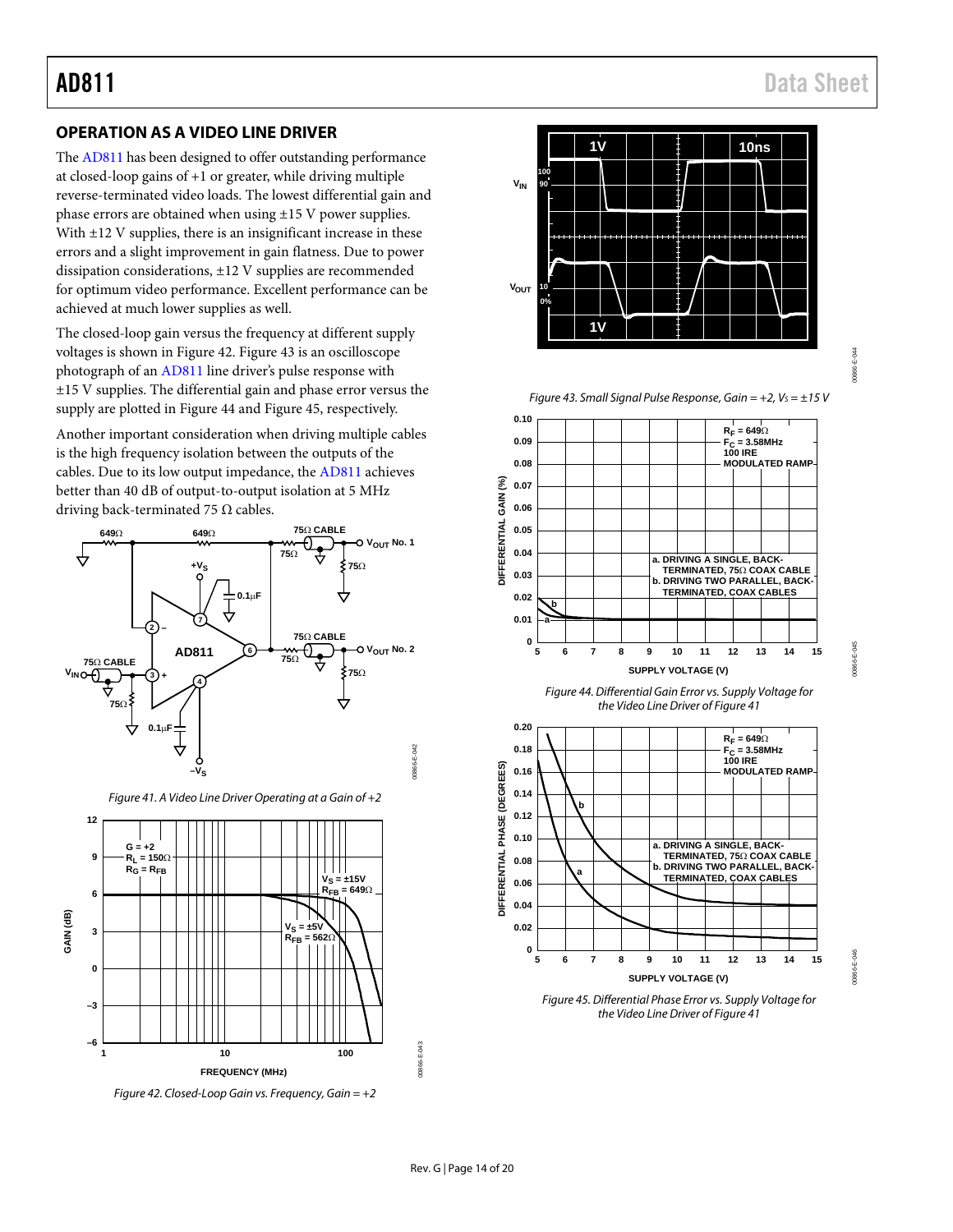## <span id="page-14-0"></span>**AN 80 MHZ VOLTAGE-CONTROLLED AMPLIFIER CIRCUIT**

The voltage-controlled amplifier (VCA) circuit o[f Figure 46 s](#page-14-1)hows the [AD811 b](http://www.analog.com/AD811?doc=AD811.pdf)eing used with the [AD834,](http://www.analog.com/AD834?doc=AD811.pdf) a 500 MHz, 4-quadrant multiplier. Th[e AD834 m](http://www.analog.com/AD834?doc=AD811.pdf)ultiplies the signal input by the dc control voltage, VG. The [AD834 o](http://www.analog.com/AD834?doc=AD811.pdf)utputs are in the form of differential currents from a pair of open collectors, ensuring that the full bandwidth of the multiplier (which exceeds 500 MHz) is available for certain applications. Here, th[e AD811 o](http://www.analog.com/AD811?doc=AD811.pdf)p amp provides a buffered, single-ended, ground-referenced output. Using feedback resistors R8 and R9 of 511  $\Omega$ , the overall gain ranges from  $-70$  dB for  $V<sub>G</sub> = 0$  V to  $+12$  V (a numerical gain of +4) when  $V_G = 1$  V. The overall transfer function of the VCA is  $V_{\text{OUT}} = 4 (X1 - X2)(Y1 - Y2)$ , which reduces to  $V_{\text{OUT}} = 4 V_G V_{\text{IN}}$ using the labeling conventions shown in [Figure 46.](#page-14-1) The circuit's −3 dB bandwidth of 80 MHz is maintained essentially constant that is, independent of gain. The response can be maintained flat to within  $\pm 0.1$  dB from dc to 40 MHz at full gain with the addition of an optional capacitor of about 0.3 pF across the feedback resistor R8. The circuit produces a full-scale output of ±4 V for a ±1 V input and can drive a reverse-terminated load of 50  $\Omega$  or 75  $\Omega$  to  $\pm$ 2 V.

The gain can be increased to 20 dB  $(\times 10)$  by raising R8 and R9 to 1.27 kΩ, with a corresponding decrease in −3 dB bandwidth to approximately 25 MHz. The maximum output voltage under these conditions is increased to  $\pm$ 9 V using  $\pm$ 12 V supplies.

The gain-control input voltage, V<sub>G</sub>, may be a positive or negative ground-referenced voltage, or fully differential, depending on the choice of connections at Pin 7 and Pin 8. A positive value of VG results in an overall noninverting response. Reversing the sign of VG simply causes the sign of the overall response to invert. In fact, although this circuit has been classified as a voltage-controlled amplifier, it is also quite useful as a general-purpose, four-quadrant multiplier, with good load driving capabilities and fully symmetrical responses from the X and Y inputs.

Th[e AD811 a](http://www.analog.com/AD811?doc=AD811.pdf)n[d AD834 c](http://www.analog.com/AD834?doc=AD811.pdf)an both be operated from power supply voltages of  $\pm$ 5 V. While it is not necessary to power them from the same supplies, the common-mode voltage at W1 and W2 must be biased within the common-mode range of the input stage of the [AD811.](http://www.analog.com/AD811?doc=AD811.pdf) To achieve the lowest differential gain and phase errors, it is recommended that the [AD811](http://www.analog.com/AD811?doc=AD811.pdf) be operated from power supply voltages of ±10 V or greater. This VCA circuit operates from a ±12 V dual power supply.



<span id="page-14-1"></span>Figure 46. An 80 MHz Voltage-Controlled Amplifier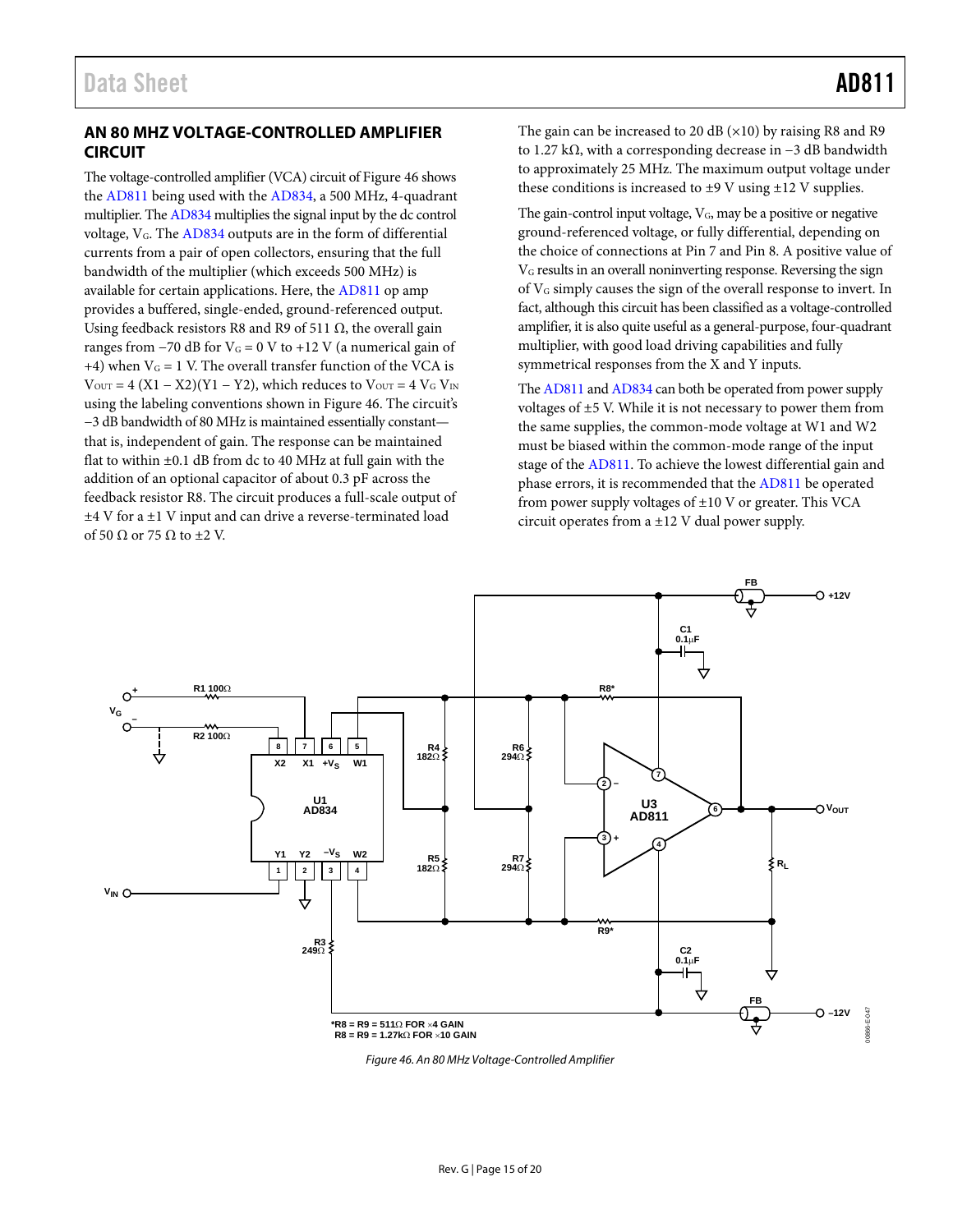## <span id="page-15-0"></span>**A VIDEO KEYER CIRCUIT**

By using two [AD834](http://www.analog.com/AD834?doc=AD811.pdf) multipliers, a[n AD811,](http://www.analog.com/AD811?doc=AD811.pdf) and a 1 V dc source, a special form of a two-input VCA circuit called a video keyer can be assembled. Keying is the term used in reference to blending two or more video sources under the control of a third signal or signals to create such special effects as dissolves and overlays. The circuit shown i[n Figure 47](#page-15-1) is a two-input keyer, with video inputs  $V_A$  and  $V_B$ , and a control input  $V_G$ . The transfer function (with  $V<sub>OUT</sub>$  at the load) is given by

 $V_{OUT} = GV_A + (1 - G)V_B$ 

where *G* is a dimensionless variable (actually, just the gain of the A signal path) that ranges from 0 when  $V<sub>G</sub> = 0$  to 1 when  $V<sub>G</sub> =$ 1 V. Thus,  $V_{OUT}$  varies continuously between  $V_A$  and  $V_B$  as  $G$ varies from 0 to 1.

Circuit operation is straightforward. Consider first the signal path through U1, which handles video input  $V_A$ . Its gain is clearly 0 when  $V_G = 0$ , and the scaling chosen ensures that it has a unity value when  $V_G = 1$  V; this takes care of the first term of the transfer function. On the other hand, the  $V_G$  input to U2 is taken to the

inverting input X2 while X1 is biased at an accurate 1 V. Thus, when  $V_G = 0$ , the response to video input  $V_B$  is already at its full-scale value of unity, whereas when  $V_G = 1$  V, the differential input  $X1 - X2$  is 0. This generates the second term.

The bias currents required at the output of the multipliers are provided by R8 and R9. A dc level-shifting network comprising R10/R12 and R11/R13 ensures that the input nodes of the [AD811](http://www.analog.com/AD811?doc=AD811.pdf) are positioned at a voltage within its common-mode range. At high frequencies, C1 and C2 bypass R10 and R11, respectively. R14 is included to lower the HF loop gain and is needed because the voltage-to-current conversion in the [AD834s](http://www.analog.com/AD834?doc=AD811.pdf), via the Y2 inputs, results in an effective value of the feedback resistance of 250  $\Omega$ ; this is only about half the value required for optimum flatness in the [AD811's](http://www.analog.com/AD811?doc=AD811.pdf) response. (Note that this resistance is unaffected by *G*: when  $G = +1$ , all the feedback is via U1, while when *G* = 0 it is all via U2). R14 reduces the fractional amount of output current from the multipliers into the current-summing inverting input of the [AD811](http://www.analog.com/AD811?doc=AD811.pdf) by sharing it with R8. This resistor can be used to adjust the bandwidth and damping factor to best suit the application.



<span id="page-15-1"></span>*Figure 47. A Practical Video Keyer Circuit*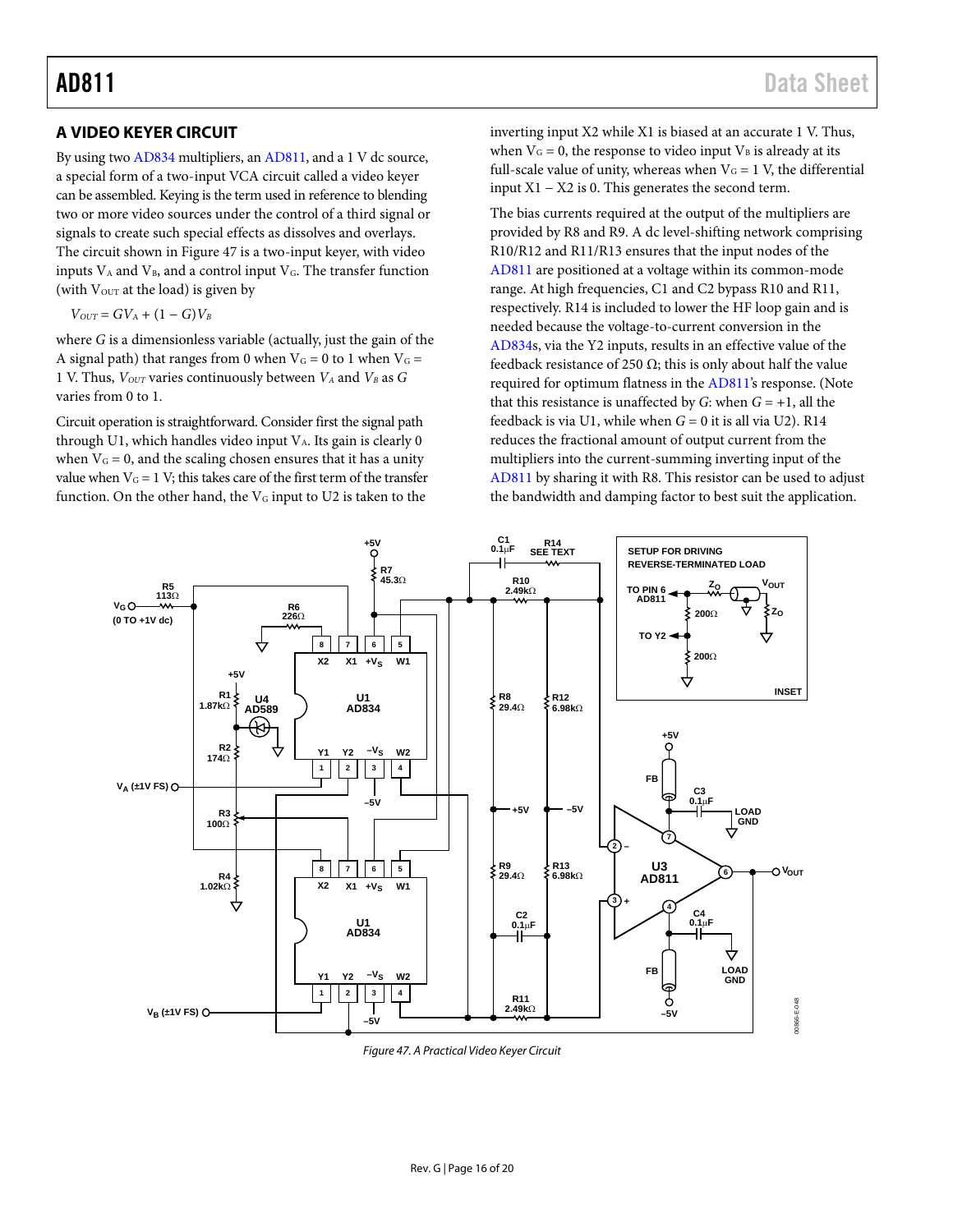00866-E-049

IQ866-E-049

## Data Sheet **AD811**

To generate the 1 V dc needed for the 1 − *G* term, an [AD589](http://www.analog.com/AD589?doc=AD811.pdf) reference supplies  $1.225$  V  $\pm$  25 mV to a voltage divider consisting of resistors R2 through R4. Potentiometer R3 should be adjusted to provide exactly 1 V at the X1 input.

In this case, an arrangement is shown using dual supplies of  $\pm$ 5 V for both the [AD834](http://www.analog.com/AD834?doc=AD811.pdf) and the [AD811.](http://www.analog.com/AD811?doc=AD811.pdf) Also, the overall gain is arranged to be unity at the load when it is driven from a reverseterminated 75  $\Omega$  line. This means that the dual VCA has to operate at a maximum gain of +2, rather than +4 as in the VCA circuit o[f Figure 46.](#page-14-1) However, this cannot be achieved by lowering the feedback resistor because below a critical value (not much less than 500 Ω) the peaking of the [AD811](http://www.analog.com/AD811?doc=AD811.pdf) may be unacceptable. This is because the dominant pole in the open-loop ac response of a current feedback amplifier is controlled by this feedback resistor. It would be possible to operate at a gain of ×4 and then attenuate the signal at the output. Instead, the signals have been attenuated by 6 dB at the input to the [AD811;](http://www.analog.com/AD811?doc=AD811.pdf) this is the function of R8 through R11.

[Figure 48](#page-16-0) is a plot of the ac response of the feedback keyer when driving a reverse-terminated 50  $\Omega$  cable. Output noise and adjacent channel feedthrough, with either channel fully off and the other fully on, is about −50 dB to 10 MHz. The feedthrough at 100 MHz is limited primarily by board layout. For  $V<sub>G</sub> = 1 V$ , the −3 dB bandwidth is 15 MHz when using a 137  $Ω$  resistor for R14 and 70 MHz with R14 = 49.9  $\Omega$ . For more information on the design and operation of the VCA and video keyer circuits, refer to the *[AN-216 Application Note,](http://analog.com/AN-216?doc=AD811.pdf) Video VCAs and Keyers: Using the AD834 and AD811* by Brunner, Clarke, and Gilbert, available on the Analog Devices, Inc. website a[t www.analog.com.](http://www.analog.com)



<span id="page-16-0"></span>*Figure 48. A Plot of the AC Response of the Video Keyer*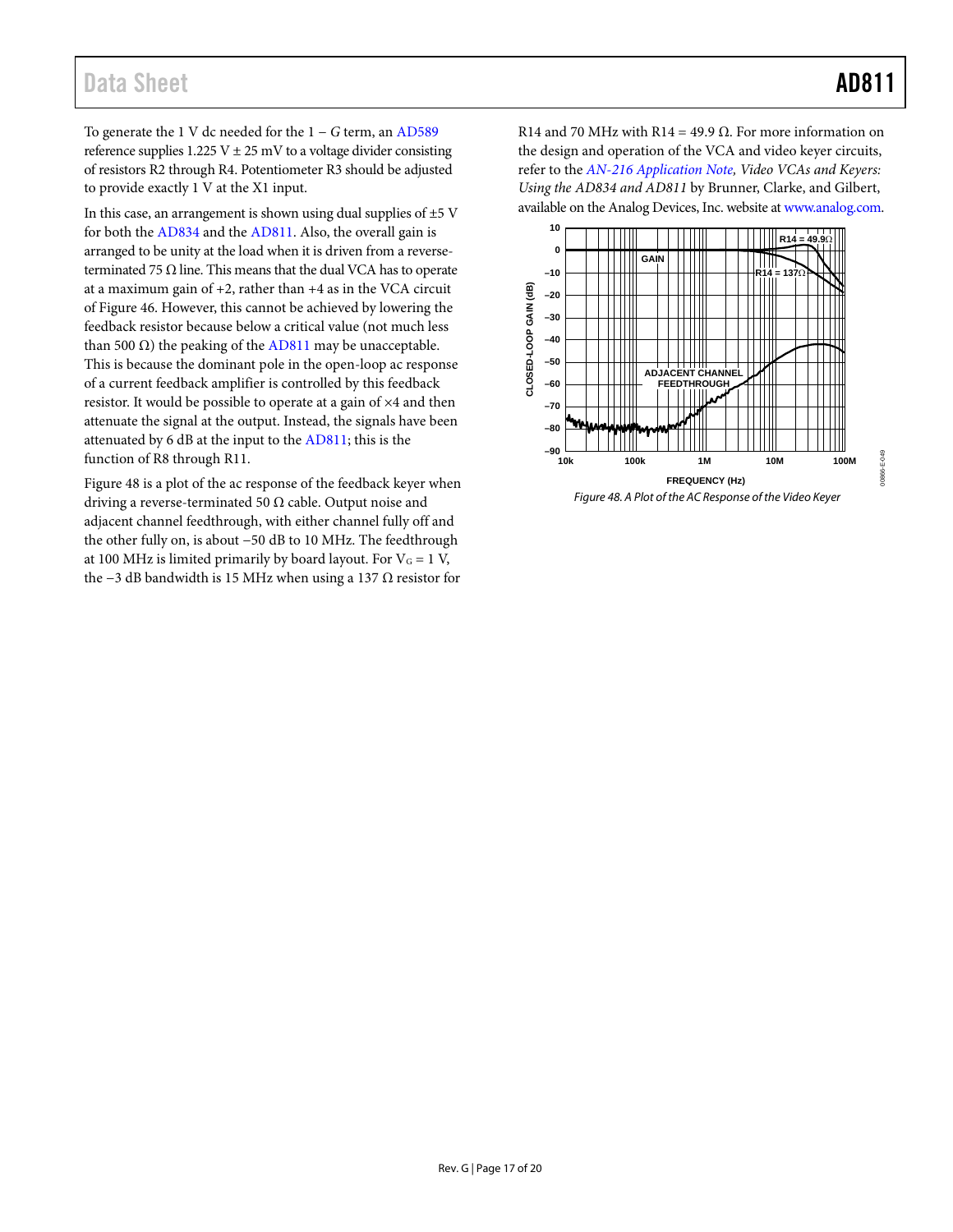**070606-A**

## <span id="page-17-0"></span>OUTLINE DIMENSIONS



**COMPLIANT TO JEDEC STANDARDS MS-001 CONTROLLING DIMENSIONS ARE IN INCHES; MILLIMETER DIMENSIONS (IN PARENTHESES) ARE ROUNDED-OFF INCH EQUIVALENTS FOR REFERENCE ONLY AND ARE NOT APPROPRIATE FOR USE IN DESIGN. CORNER LEADS MAY BE CONFIGURED AS WHOLE OR HALF LEADS.**

> Figure 49. 8-Lead Plastic Dual In-Line Package [PDIP] (N-8)

Dimensions shown in inches and (millimeters)



CONTROLLING DIMENSIONS ARE IN INCHES; MILLIMETER DIMENSIONS<br>(IN PARENTHESES) ARE ROUNDED-OFF INCH EQUIVALENTS FOR<br>REFERENCE ONLY AND ARE NOT APPROPRIATE FOR USE IN DESIGN.

Figure 50. 8-Lead Ceramic Dual In-Line Package [CERDIP] (Q-8)

Dimensions shown in inches and (millimeters)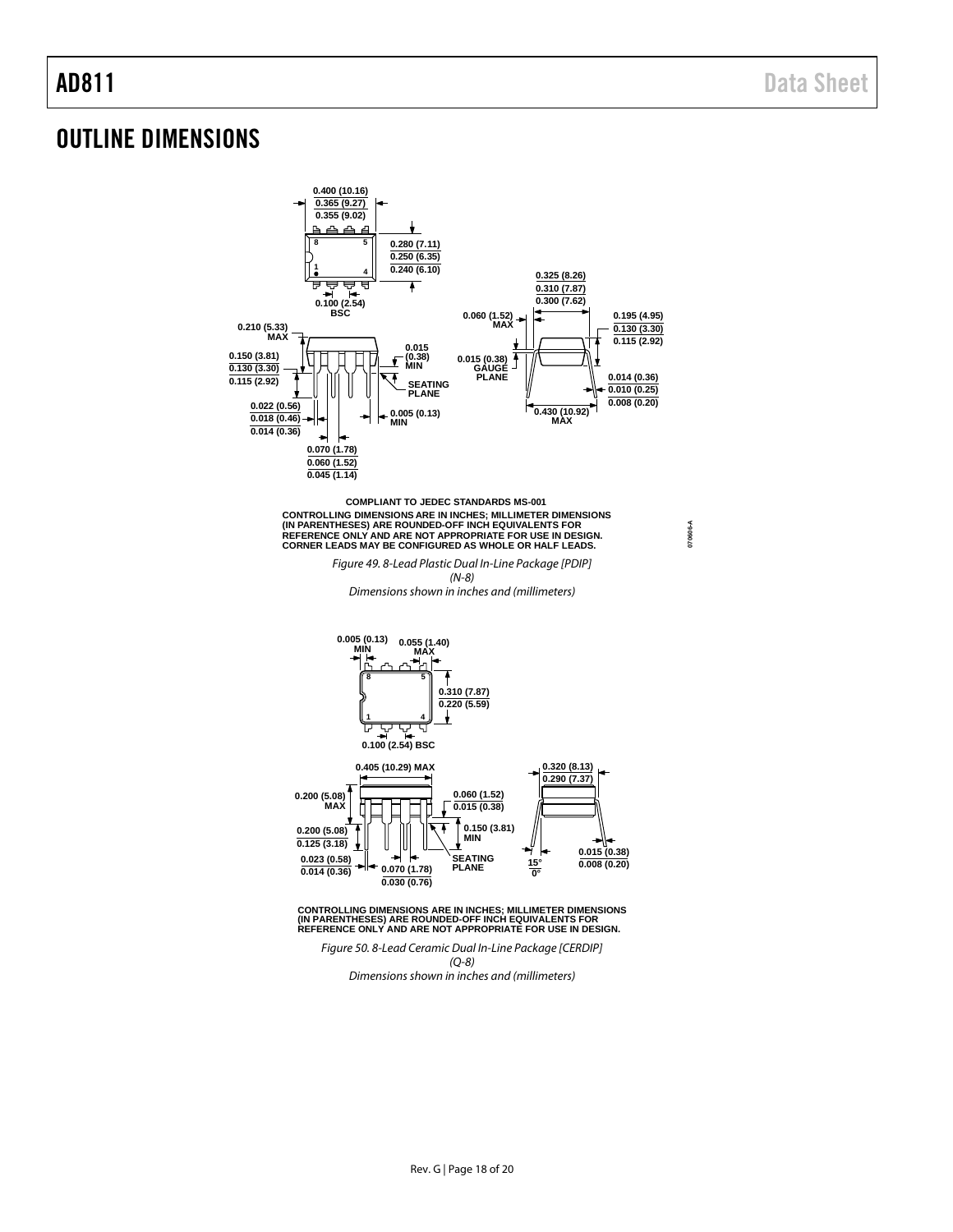